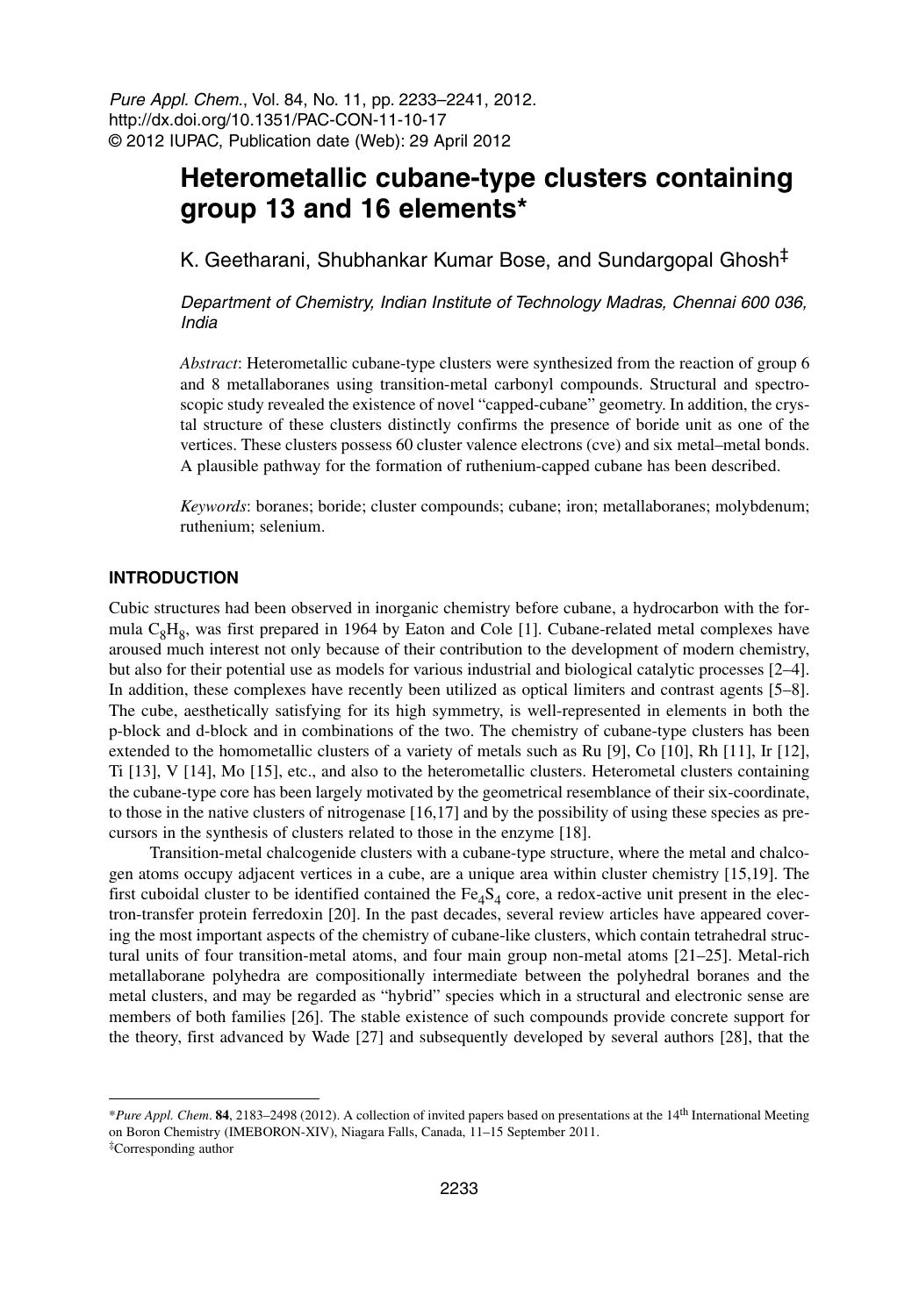#### K. GEETHARANI et al.

metal cluster, organometallic cluster, and borane families are related electronically and are amenable to the same kind of molecular orbital description. This idea is the basis for the widely used electron-counting rules [28a] that correlate cage structure with framework electron population. The cluster electroncounting rules and the concept of transition-metal fragments isolobal with a B–H fragment permit the vast majority of metallaborane structures to be simply related to the composition of the compound. The metal-rich boron clusters such as  $[(Cp)_4Ni_4B_4H_4]$  [29] and  $[(Cp)_4Co_4B_4H_4]$  [30]  $(Cp = \eta^5-C_5H_5)$  made by Grimes, can be linked to the well-studied class of tetranuclear metal complexes known as cubanes [19,20]. Recently reported was also a metal-rich metallaborane by Fehlner with the same geometry,  $[(Cp*Ru)<sub>3</sub>(\mu<sub>3</sub>-CO)Co(CO)<sub>2</sub>B<sub>3</sub>H<sub>3</sub>] (Cp* = \eta<sup>5</sup>-C<sub>5</sub>Me<sub>5</sub>) (Chart 1) [31].$ 



**Chart 1** Metal-rich metallaboranes with cubane-type geometry.

A synthetic goal in which our group has been interested is the preparation of "hybrid" clusters that contain metal and boron atoms in comparable numbers and exhibit properties common to both the borane and metal cluster families [32]. We have also been focusing on the chemistry of metallaboranes with boranes, main group elements, and small organic molecules, in which some of them showed interesting reaction chemistry [33,34]. We have now extended our studies to transition-metal carbonyl compounds, for example,  $[Fe_2(CO)_9]$ ,  $[Mn_2(CO)_{10}]$ , and  $[Co_2(CO)_8]$  [35–37]. Transition-metal carbonyl compounds have received considerable attention in metallaborane chemistry in connection with their potential as versatile reagents in metal cluster-building reactions [38]. Thus, a general methodology for the synthesis of higher-nuclearity clusters by use of transition-metal carbonyl compounds would enable access to new types of heterometallic cubane-type clusters [35,36]. Here, we briefly review our recent discovery of hybrid cubane-type clusters, which can be considered as a new entry to the cubane family.

### **SYNTHESIS OF CUBANE-TYPE CLUSTERS**

#### **Synthesis and characterization of dimolybdaborane cubane-type clusters**

As a part of our ongoing studies, recently we have shown that the reaction of  $[Cp*MoCl<sub>4</sub>]$  with [LiBH<sub>4</sub>·thf], followed by thermolysis in presence of chalcogen powders (S and Se), leads to dichalcomolybdaboranes  $[(Cp * Mo)<sub>2</sub>B<sub>4</sub>H<sub>4</sub>E<sub>2</sub>]$  [34] (1: E = S; 2: E = Se), in good yields. Therefore, upon availability of **1** and **2**, the chemistry was elaborated by means of cluster expansion reaction with [Fe<sub>2</sub>(CO)<sub>9</sub>], which led to the isolation of new type of hybrid clusters  $[(Cp*Mo)_2(\mu_3-E)_2B_2H(\mu H$ }{Fe(CO)<sub>2</sub>}<sub>2</sub>Fe(CO)<sub>3</sub>] (**3**: E = S; **4**: E = Se) (Scheme 1) [35].

The constitution of **4** was ascertained by an X-ray diffraction study on a suitable single crystal (Fig. 1), and displays the existence of a novel "capped cubane" cluster core. Although X-ray-quality crystals of **3** have not been obtained, its identity is inferred by comparison to the selenium analogue **4**. The overall structure of **4** is intriguing, and its geometry can be viewed in a few different ways. The more obvious approach is to recognize the cubane shape made of two Mo, two Fe, two Se, and two B atoms, and its "cap", a third Fe atom, is attached to one of the B–Fe–Fe faces of the cube. Alternatively,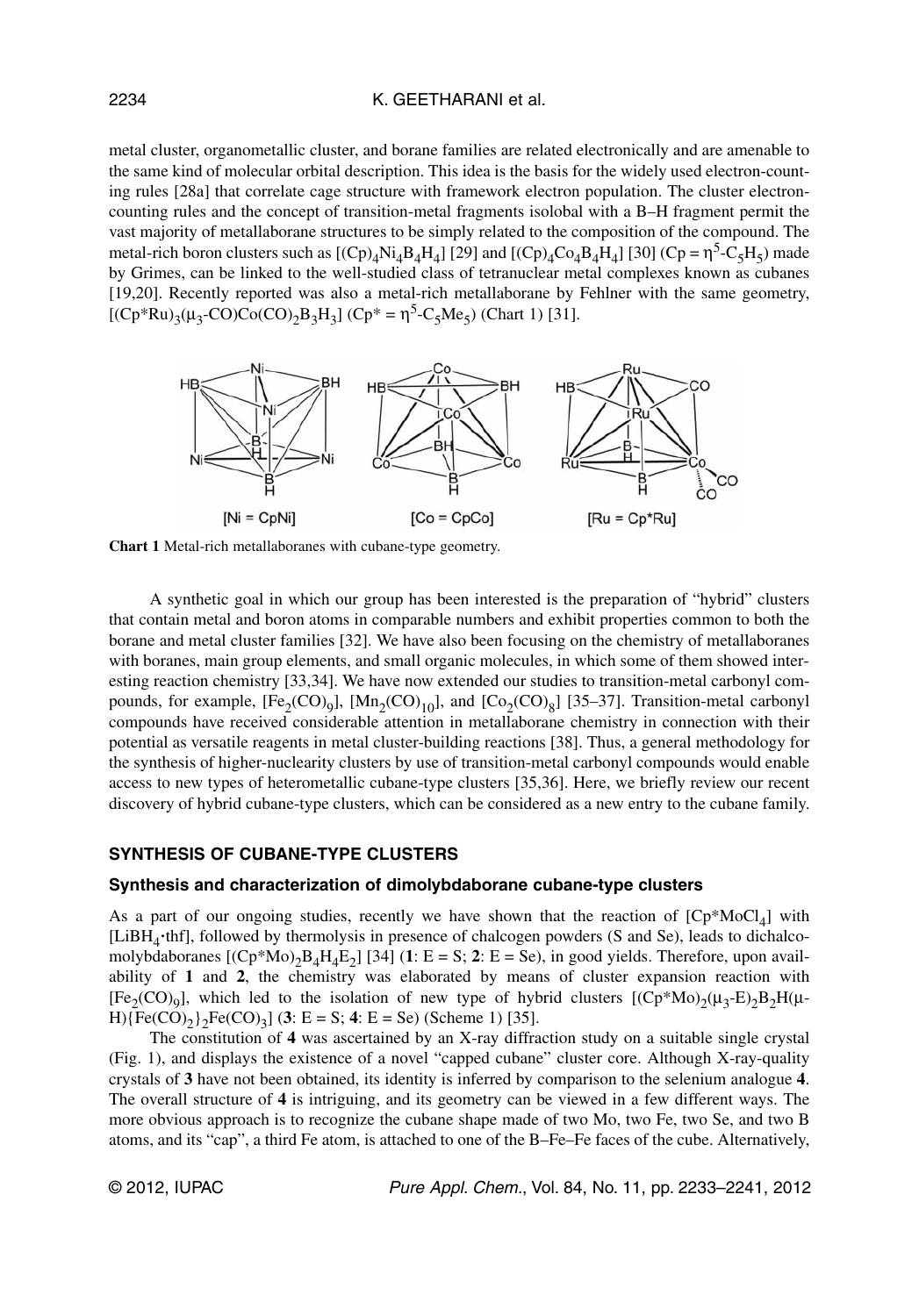

**Scheme 1** Synthesis of dimolybdaborane cubane-type clusters **3** and **4**.



**Fig. 1** Crystal structure of **4** with 40 % thermal ellipsoids.

the observed geometry of  $4$  can be viewed as a tetracapped tetrahedron in which  $Mo_{2}Fe_{2}$  defines a tetrahedral framework. The triangular faces of this tetrahedron are capped by B1, B2, Se1, and Se2 atoms and one of the resulting triangular faces, Fe1–Fe3–B2, being capped by  $Fe(CO)_3$  group; thereby generating capped cubane **4**.

Cubane-type sulfido clusters have been comprehensively investigated [2], in contrast the corresponding selenido derivatives have received little interest, the only structurally characterized examples being the Mo, Sn, and Pd derivatives with  $[M_3M'Se_4]$  single cube structure [39]. Compound 4 is the first heterobimetallic selenido cuboidal cluster containing a boride unit (B2) as one of the vertices. The Mo–Mo bond length in **4** is 0.08 Å longer than the corresponding distances in  $[Mo_3CuSe_4Cl_4(dmpe)_3]PF_6[dmpe = 1,2-bis(dimethylphosphino)ethane]$  [39c]. The Fe1–Fe3 distance is 2.5220(4) Å, which is  $0.2 \text{ Å}$  shorter than those observed in single- and double-cubane clusters; while the mean Mo–Fe distances of 2.792 Å are not unusual [19]. *Exo-*bonded to the cubane at the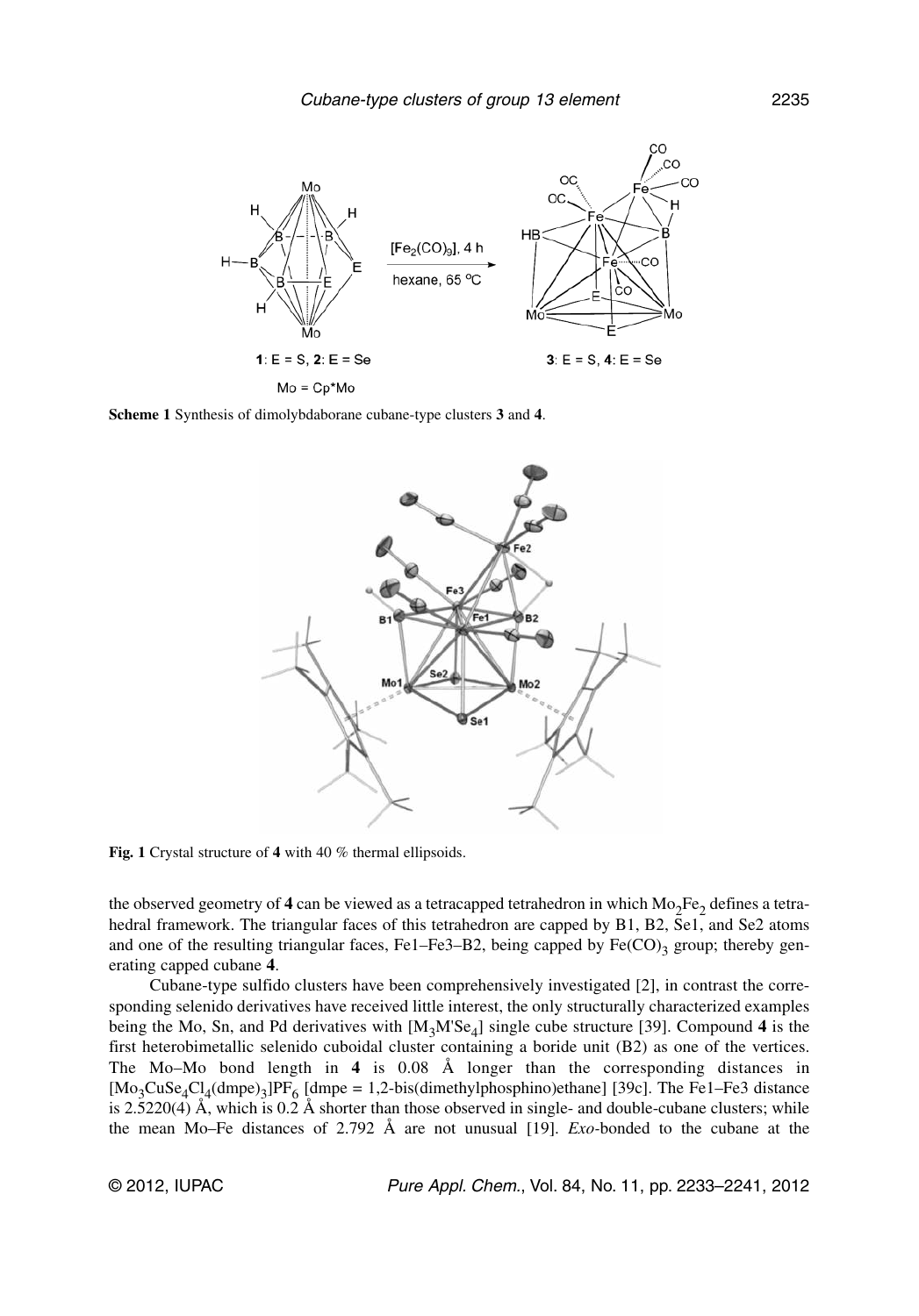B2–Fe1–Fe3 face is the third Fe atom (Fe2) with a long Fe–Fe distance of 2.632 Å and the short Fe–B<sub>boride</sub> bond distance of 2.026(3)  $\AA$ .

The 1H and 11B NMR spectra are consistent with the solid-state X-ray structure of **4**, which rationalizes the presence of two B resonances in the ratio of 1:1. The  ${}^{11}B{^1H}$  NMR spectra of 3 and **4** feature one broad downfield resonance at  $\delta = 143.4$  and 144.1 ppm, respectively, the range usually associated with resonance signals from metal-rich boride cluster [40]. The <sup>13</sup>C NMR spectra contain signals attributable to the two types of  $Cp^*$  ligands and the Fe(CO)<sub>3</sub> fragment. The <sup>77</sup>Se NMR spectra of 4 displayed single resonance at  $\delta = 995$  ppm for the bridged  $\mu_3$ -Se atoms.

#### **Synthesis and characterization of diruthenaborane cubane clusters**

The monometalcarbonyl species such as  $[M(CO)_{3}(CH_{3}CN)_{3}]$  (M = Cr, Mo) are known to add metal carbonyl fragments both in organometallic [41] and metallaborane chemistry [42]. In contrast, the reaction of diruthenaborane [1,2-(Cp\*RuH)<sub>2</sub>B<sub>3</sub>H<sub>7</sub>] [43] with [Mo(CO)<sub>3</sub>(CH<sub>3</sub>CN)<sub>3</sub>], yielded *arachno*- $[(Cp*RuCO)<sub>2</sub>B<sub>2</sub>H<sub>6</sub>]$  5, which presumably resulted from the cluster degradation followed by carbonylation at metal centers [32c] (Table 1). This new diruthenatetraborane has been isolated in high yield, and provides an interesting alternative to conventional methods of carbonylation using monometalcarbonyl fragments. No reaction of  $[1,2-(Cp*RuH)_2B_3H_7]$  observed with  $[W(CO)_3(CH_3CN)_3]$  and all our attempts to generate **5** from  $[(\eta^6\text{-}arene)Cr(\tilde{CO})_3]$  failed. Similar reaction was investigated with other metallaborane clusters such as  $[(Cp*M)_2B_5H_{11}]$  (M = Mo, W) [44,45] and  $[(Cp*Ku)_2B_6H_{12}]$  [46]. Unfortunately, all attempts to extend this chemistry to other clusters failed, even after several days.

| $[(Cp*RuH)2B3H7]$                    | $[\mathsf{M}(\mathsf{CO})_{6\text{-}n}\mathsf{L}_n]$ |                    | $\Gamma$ [(Cp*RuCO) <sub>2</sub> B <sub>2</sub> H <sub>6</sub> ]<br>5 |      |                           |
|--------------------------------------|------------------------------------------------------|--------------------|-----------------------------------------------------------------------|------|---------------------------|
|                                      | (M=Cr, Mo, W; n, L = 1, THF;<br>$n, L = 3, CH_3CN$   |                    |                                                                       |      |                           |
| Metallaborane                        | Monometal-carbonyl fragments                         | Solvent            | $T$ [°C]                                                              | t[h] | Yield $[\%]$ <sup>a</sup> |
| [ $(Cp*RuH)$ <sub>2</sub> $B_3H_7$ ] | [ $Mo(CO)_{5}$ ·THF]                                 | <b>THF</b>         | 60                                                                    | 48   | 21                        |
|                                      | $[W(CO)_{5} \cdot THF]$                              |                    | 60                                                                    | 18   | 26                        |
|                                      | [ $Mo(CO)_{3}(CH_{3}CN)_{3}$ ]                       | CH <sub>3</sub> CN | 75                                                                    | 18   | 90                        |
|                                      | $[Cr(CO)_{3}(CH_{3}CN)_{3}]$                         | CH <sub>3</sub> CN | 75                                                                    | 15   | 74                        |
|                                      | $[W(CO)_{3}(CH_{3}CN)_{3}]$                          | CH <sub>3</sub> CN | 75                                                                    | 48   | D <sub>p</sub>            |
|                                      | [ $(\eta^6$ -arene)Cr(CO) <sub>3</sub> ]             | $C_6H_5CH_3$       | 75                                                                    | 48   | D <sub>p</sub>            |
|                                      | CO gas                                               | Hexane             | RT <sup>c</sup>                                                       | 02   | NR <sup>d</sup>           |
| $[(Cp*M)2B5H9]$ (M = Mo, W)          | [ $Mo(CO)_{5}$ ·THF]                                 | <b>THF</b>         | 60                                                                    | 48   | NR <sup>d</sup>           |
|                                      | $[W(CO)_{5} \cdot THF]$                              | THF                | 60                                                                    | 48   | NR <sup>d</sup>           |
|                                      | $[Mo(CO)3(CH3CN)3]$                                  | CH <sub>3</sub> CN | 75                                                                    | 72   | NR <sup>d</sup>           |
|                                      | $[Cr(CO)_{3}(CH_{3}CN)_{3}]$                         | CH <sub>3</sub> CN | 75                                                                    | 48   | NR <sup>d</sup>           |
|                                      | [ $(\eta^6$ -arene)Cr(CO) <sub>3</sub> ]             | $C_6H_5CH_3$       | 75                                                                    | 48   | NR <sup>d</sup>           |
| [ $(Cp*Ru)_{2}B_{6}H_{12}$ ]         | $[Mo(CO)_{5}$ ·THF]                                  | <b>THF</b>         | 60                                                                    | 48   | NR <sup>d</sup>           |
|                                      | $[W(CO)_{5} \cdot THF]$                              | <b>THF</b>         | 60                                                                    | 48   | NR <sup>d</sup>           |
|                                      | $[Mo(CO)3(CH3CN)3]$                                  | CH <sub>3</sub> CN | 75                                                                    | 72   | NR <sup>d</sup>           |
|                                      | $[Cr(CO)_{3}(CH_{3}CN)_{3}]$                         | CH <sub>3</sub> CN | 75                                                                    | 48   | NR <sup>d</sup>           |
|                                      | [ $(\eta^6$ -arene)Cr(CO) <sub>3</sub> ]             | $C_6H_5CH_3$       | 75                                                                    | 48   | NR <sup>d</sup>           |

**Table 1** Synthesis of  $arachno$ - $[(Cp*RuCO)_2B_2H_6]$ , **5** by monometal-carbonyl fragments.

THF = tetrahydrofuran. CH<sub>3</sub>CN = acetonitrile.  $C_6H_5CH_3$  = toluene.

<sup>a</sup>Yield based on Ru.

<sup>b</sup>Decomposition.

<sup>c</sup>Room temperature.

<sup>d</sup>No reaction.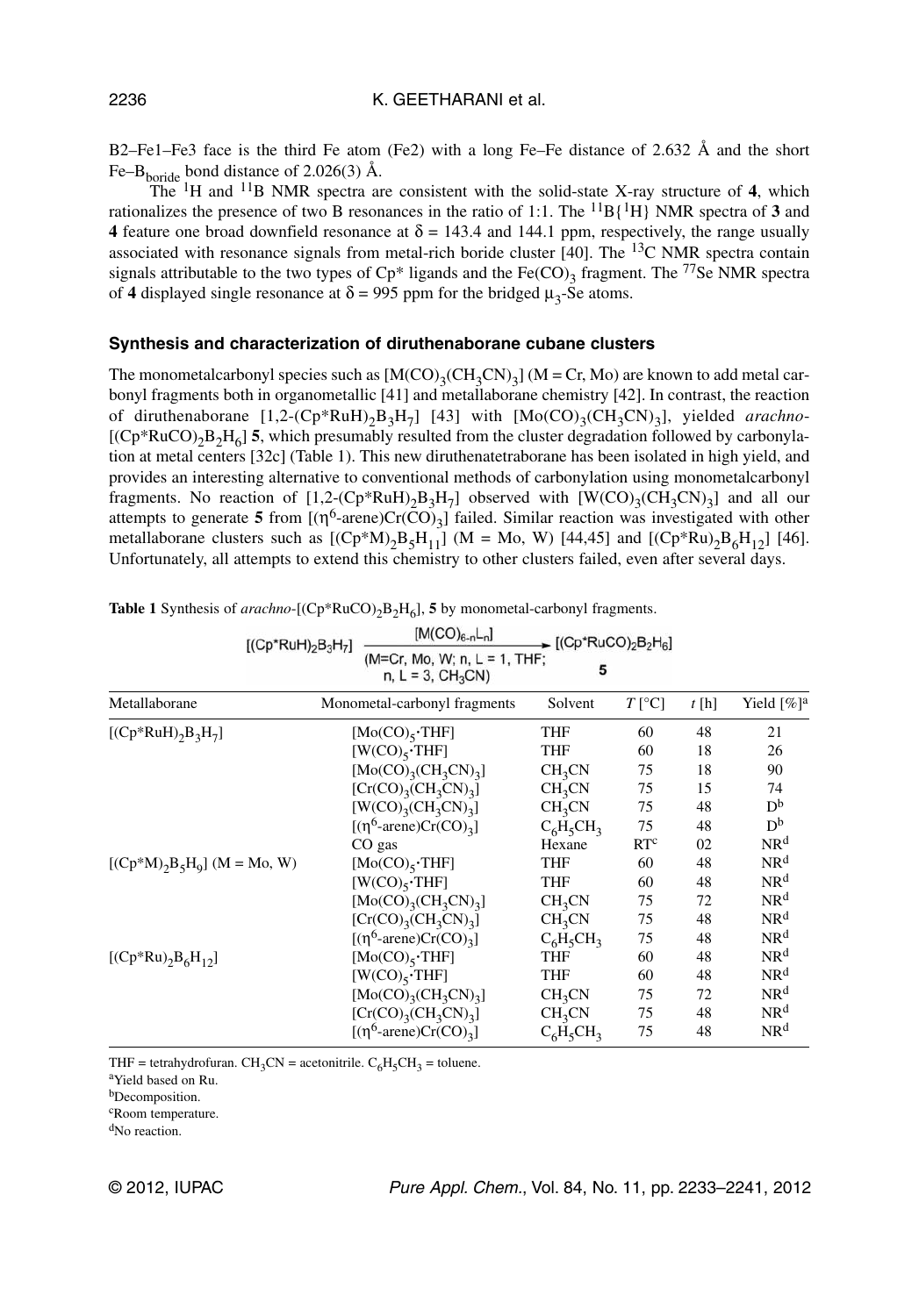Mild thermolysis of **5** with  $[Fe_2(CO)_9]$  generated  $[(Cp*Ru)_2(\mu_3-CO)_2B_2H(\mu-H)$  ${Fe(CO)<sub>2</sub>}$ <sub>2</sub>Fe(CO)<sub>3</sub>] 6, in parallel with the formation of an incomplete cubane cluster  $[(\mu_3-BH)_3]$  $(Cp*Ru)_{2}$ {Fe(CO)<sub>3</sub>}<sub>2</sub>], 7 and triply bridged borylene complexes, [{ $(\mu_3-BH)(Cp*Ru)Fe(CO)_{3}$ }<sub>2</sub>  $(\mu$ -CO)], **(I**, vide infra) (Scheme 2) [32c]. The <sup>11</sup>B{<sup>1</sup>H} NMR spectrum of **6** displays two resonances with equal intensities, the peak at  $\delta = 128.5$  ppm has been assigned to the borylene boron, and the most downfield resonance at  $\delta = 158.5$  ppm has been assigned to the boride boron, which implies a greater degree of boron–metal interaction. The <sup>1</sup>H NMR spectrum of 6 featured two  $Cp^*$  resonances at  $\delta = 2.17$ and 1.84 ppm, indicative of two different Ru environments. In addition, **6** showed the presence of one BH proton and one Fe–H–B proton.

The structure of **6**, shown in Fig. 2, consists of an array of four metal atoms at the corners of a tetrahedron with two CO, one BH, and one boride unit capping each faces of the tetrahedron. In addition, one of the Fe<sub>2</sub>B faces of the cubane is capped by  $Fe(CO)_3$  fragment. The coordination sphere of the Ru atoms is completed by Cp\* ligands, and each Fe atom has terminally bonded CO ligands. Furthermore, the packing of the unit cell of **6** shows intermolecular CH–O distance of 2.482 Å, which



**Scheme 2** Synthesis of diruthenaborane cubane clusters **6**, **7**, and triply bridged heterometallic borylene complex.



**Fig. 2** Crystal structure of **6** with 30 % thermal ellipsoids.

© 2012, IUPAC Pure Appl. Chem., Vol. 84, No. 11, pp. 2233–2241, 2012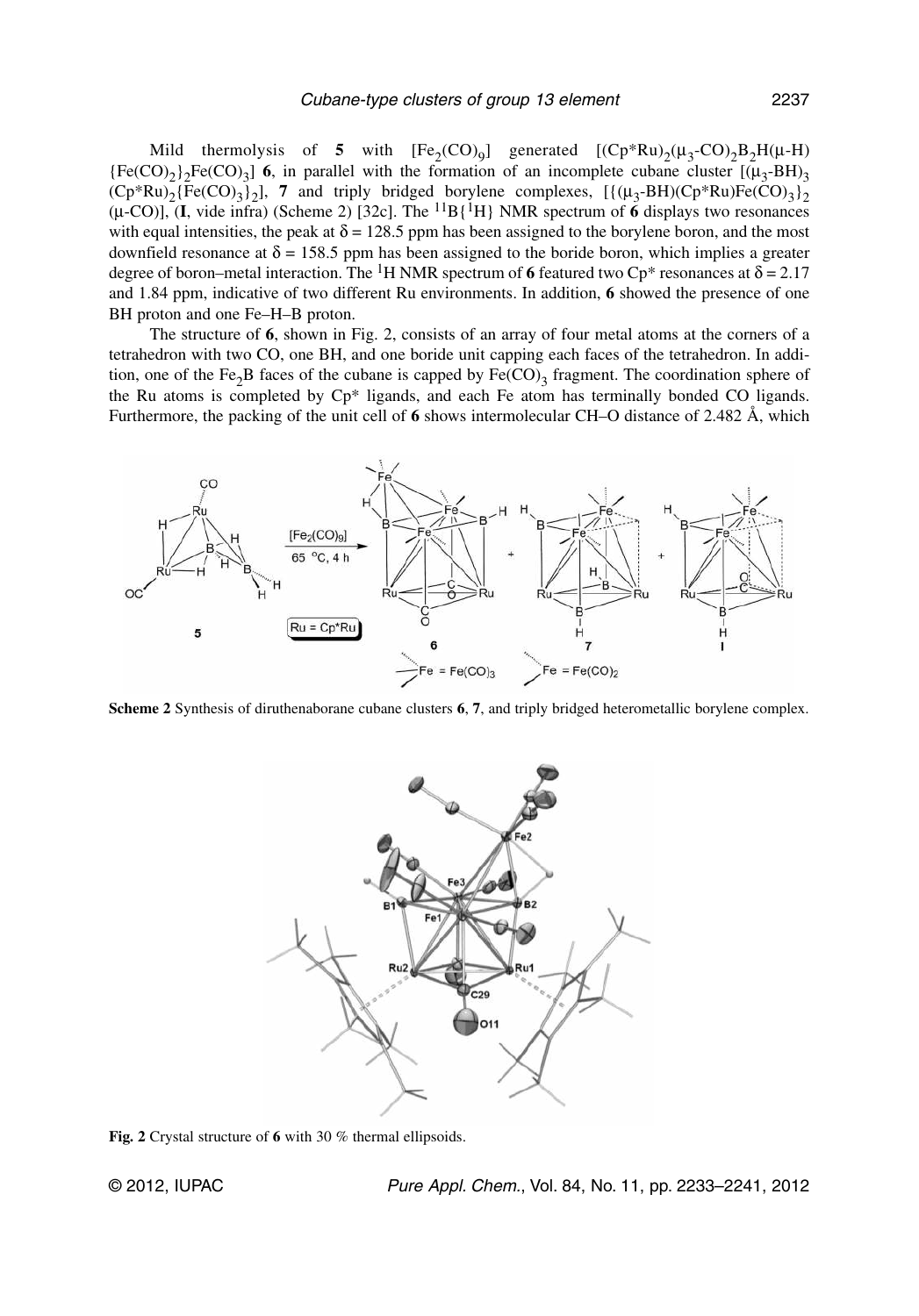is shorter than the normal van der Waals  $H \cdot \cdot \cdot O$  separation of 2.6 Å, may possibly reflect weak hydrogen bonding between the methyl hydrogen of Cp\* and terminal carbonyl oxygen [47].

The metal–metal distances, 2.7167(4) Å (Ru–Ru), 2.6573  $\pm$  0.009 Å (Ru–Fe), and 2.4838(8) Å (Fe–Fe), are all consistent with single bonds between the metal atoms. All M–M–M angles in a regular tetrahedron are 60º, and the observed angles in **6** are very close to this ideal value. The average triply bridging M–CO ( $M = Ru$ , Fe) bond length of 2.088 Å compares favorably with the average value of 2.059 Å observed for the similar triply bridging carbonyl ligand in  $[(Cp*Ru)_{3}(\mu_{3}-CO)Co(CO)_{2}B_{3}H_{3}]$ [31].

The geometry of **7** can be viewed as an incomplete cubane-type cluster made of two Ru, two Fe, and three B atoms (Scheme 2) [15,19]. It consists of a  $Ru_2Fe_2$  tetrahedron, in which three triangular faces Ru1–Ru2–Fe1, Ru1–Ru2–Fe2 and Ru2–Fe1–Fe2 are capped by a borylene ligand (BH) in a  $\mu_3$ fashion, thereby generating an overall tricapped tetrahedron structure. A formal electron count [28] for **7** is in agreement with the metallaborane,  $[(Cp*Re)_2B_4H_8]$  [48], that is six skeletal electron pair (sep) appropriate for tetrahedral geometry. The interatomic Ru1–Ru2 distance of 2.7477(3) Å indicates the existence of a single bond between the Ru atoms; however, it is slightly longer than observed in **6**. The average B–Ru distance of 2.054 Å lies in the range of those reported for the transition-metal borylene complexes [49]. Compound **7** contains one semibridging carbonyl ligand that links the Cp\*Ru and Fe(CO)<sub>2</sub> fragments. The <sup>1</sup>H and <sup>11</sup>B NMR spectra of 7 rationalize the presence of two B environments in a ratio of 2:1 at δ 126.2 and 92.9 ppm. The parent ion of **7** in the mass spectrum fragments by the sequential loss of six CO molecules and the molecular mass corresponds to  $\rm Cp^*_{2}Ru_{2}Fe_{2}(CO)_{6}B_{3}H_{3}$ .

#### Reaction pathway

Reaction of 5 with  $[Fe_2(CO)_9]$  leads to the 60 cluster valence electrons (cve) complex 6. The reaction pathway whereby the cubane **6** is formed is unknown; however, the isolation and characterization of *bis*-borylene complexes  $\left[\frac{\mu_3 - BH}{Cp^*Ru}\right]$   $\left[\text{E}(CO)_{3}\right]_2$  ( $\mu$ -CO)], **I** and incomplete cubane **7** with 60 cve reveal a plausible pathway for the formation of **6**. As shown in Scheme 3, the core geometry of **6** is similar to that of **I** and **7**, a cubane with two and one missing vertices, respectively. The formation of **7** can be considered to be a replacement of the µ-CO ligand in **I** by the isoelectronic {BH} fragment. Thus, it is reasonable to assume that under thermolytic condition **7** rearranges to an intermediate  $[(\mu_3 - BH)_2(Cp*Ru)_2\{Fe(CO)_2\}_2(\mu_3 - CO)_2]$ , **II** by the removal of one BH group. Intermediate **II** is a cubane with 2 electrons fewer than required for a regular cubane cluster. Therefore, as reaction progresses, one of the cubane faces of  $II$  (Fe–Fe–B) may possibly capped by  $Fe(CO)$ <sub>3</sub> fragment to attain 60 cve **6**.



**Scheme 3** A plausible pathway for the formation of capped cubane cluster **6** from **3**.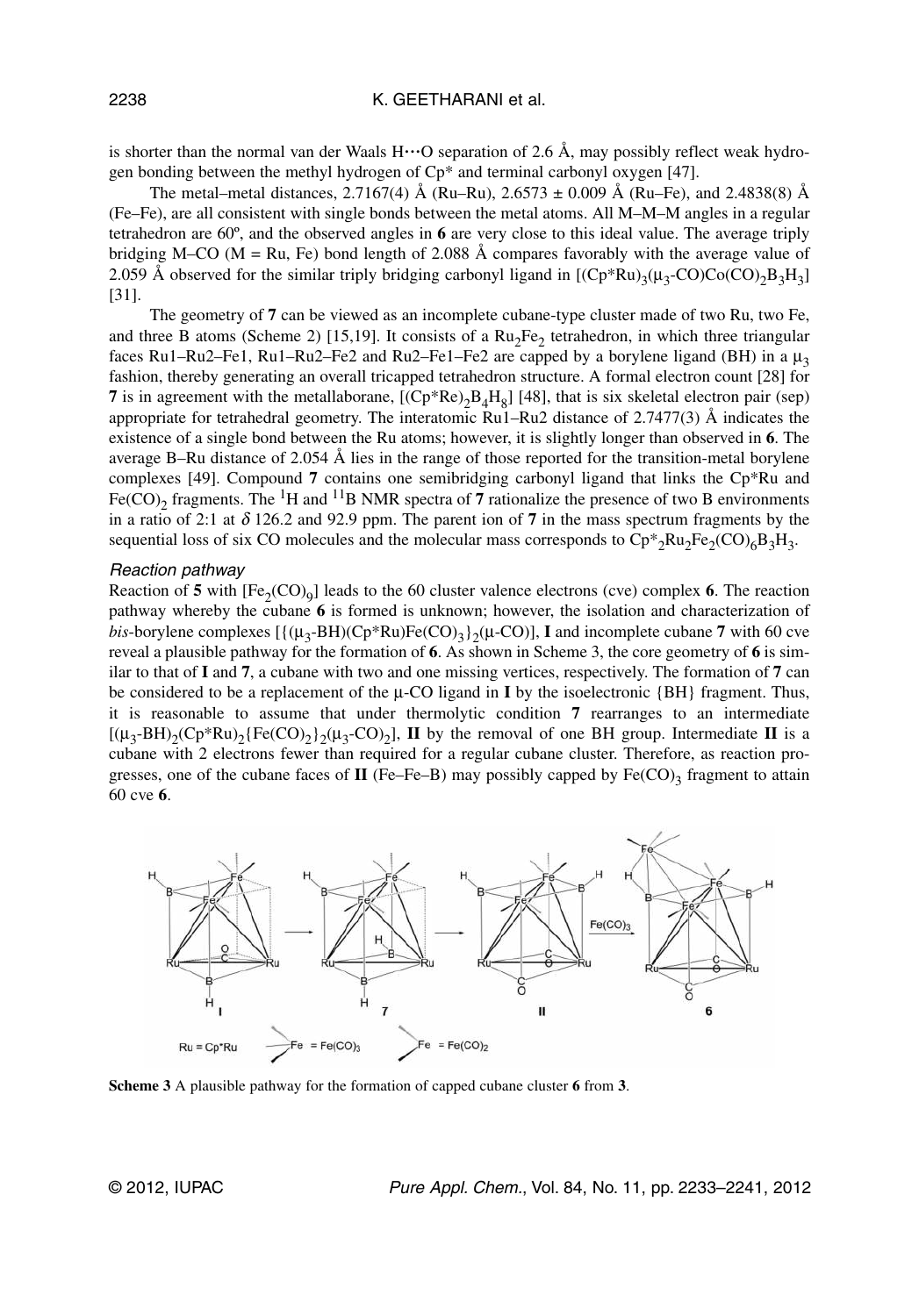### **Geometrical comparison of cubane-type clusters containing group 13 element**

Although the qualitative shape of the cubane clusters, shown in Chart 1 and Table 2, remain the same, the M–M distances reflect changes in cluster electronic structure accompanying the addition and loss of electrons [50]. Earlier, Kennedy in his review [51] described  $[(CpNi)<sub>4</sub>B<sub>4</sub>H<sub>4</sub>]$  [29] and  $[(CpCo)<sub>4</sub>B<sub>4</sub>H<sub>4</sub>]$ [30] as 68- and 64-electron clusters, with two and four metal–metal bonds. Further, he suggested that the putative  $[(CpFe)_4B_4H_4]$  cluster with 60 electrons should exhibit a cubane structure with six Fe–Fe bonds and a fully bonded metal tetrahedron. The metallaborane that connects these clusters is 60 cve  $[(Cp*Ru)<sub>3</sub>(\mu<sub>3</sub>-CO)Co(CO)<sub>2</sub>B<sub>3</sub>H<sub>3</sub>]$ , a cubane geometry with six M–M bonds [31] (Table 2). Compounds **3**, **4**, and **6**, presented in this report, are also 60 cve tetrametal metallaboranes, which can be compared to those discussed above. In fact, the first member (and parent) of this particular class of cubane-like molecules, that is  $[Cp_4Fe_4(\mu_3-CO)_4]$  [52], also represents a 60 cve cluster with six M–M bonds.

Table 2 Structural and chemical shift (<sup>11</sup>B NMR spectra) comparison of 3, 4, 6, and 7 and other related cubanetype clusters.

| Compounds                                         | cve | Avg. $d(M-M)$<br>[A] | Avg. $d(M-B)$<br>[Å] | No. of<br>M-M bonds | $11B$ NMR<br>[ppm] |
|---------------------------------------------------|-----|----------------------|----------------------|---------------------|--------------------|
| $[(Cp)4Ni4B4H4]$                                  | 68  | 2.35                 | 2.03                 | 2                   | 56.2               |
| $[(Cp)4Co4B4H4]$                                  | 64  | 2.47                 | 2.02                 | 4                   | $-121.4$           |
| [ $(Cp*Ru)_{3}(\mu_{3}-CO)Co(CO)_{2}B_{3}H_{3}$ ] | 60  | 2.74                 | 2.08                 | 6                   | 134.5, 120         |
| 3                                                 | 60  | $\mathbf{a}$         | $\mathbf{a}$         | 6                   | 143.4, 107.2       |
| $\overline{\mathbf{4}}$                           | 60  | 2.92                 | 2.08                 | 6                   | 144.1, 108.1       |
| 6                                                 | 60  | 2.72                 | 2.03                 | 6                   | 158.5, 128.5       |
| 7                                                 | 60  | 2.74                 | 2.05                 | 6                   | 126.2, 92.9        |

<sup>a</sup>Characterizations are based on the spectroscopic data only.

### **CONCLUSIONS**

In our contribution, we reveal an unprecedented family of heterometallic cubane-type clusters,  $[(Cp*Mo)_{2}(\mu_{3}-E)_{2}B_{2}H(\mu-H) \{Fe(CO)_{2}\}_{2}Fe(CO)_{3}]$  (E = S or Se) and  $[(Cp*Ru)_{2}(\mu_{3}-CO)_{2}B_{2}H(\mu-H)$ H){Fe(CO)<sub>2</sub>}<sub>2</sub>Fe(CO)<sub>3</sub>] containing a Fe(CO)<sub>3</sub> moiety *exo*-bonded to the cubane. These clusters demonstrate the existence of novel "capped cubane" geometry and confirm the presence of a boride unit, which is without precedent in metallaborane chemistry. These results demonstrate that metallaborane with its open face may possibly offer further cluster build-up reaction, particularly with metallaborane of early transition metals.

## **ACKNOWLEDGMENTS**

This work was supported by the Indo-French Centre for the Promotion of Advanced Research (IFC-PAR-CEFIPRA), No. 4405-1, New Delhi is gratefully acknowledged. KG thanks the Council of Scientific and Industrial Research (CSIR), India, for Research Fellowship.

# **REFERENCES**

- 1. P. Eaton, T. Cole. *J. Am. Chem. Soc*. **86**, 3157 (1964).
- 2. E. I. Stiefel, K. Matsumoto. *Transition Metal Sulfur Chemistry*, ACS Symposium Series, American Chemical Society, Washington, DC (1995)*.*
- 3. V. P. Fedin, J. Czyzniewska, R. Prins, T. Weber. *Appl. Catal. A* **231**, 123 (2001).

© 2012, IUPAC Pure Appl. Chem., Vol. 84, No. 11, pp. 2233–2241, 2012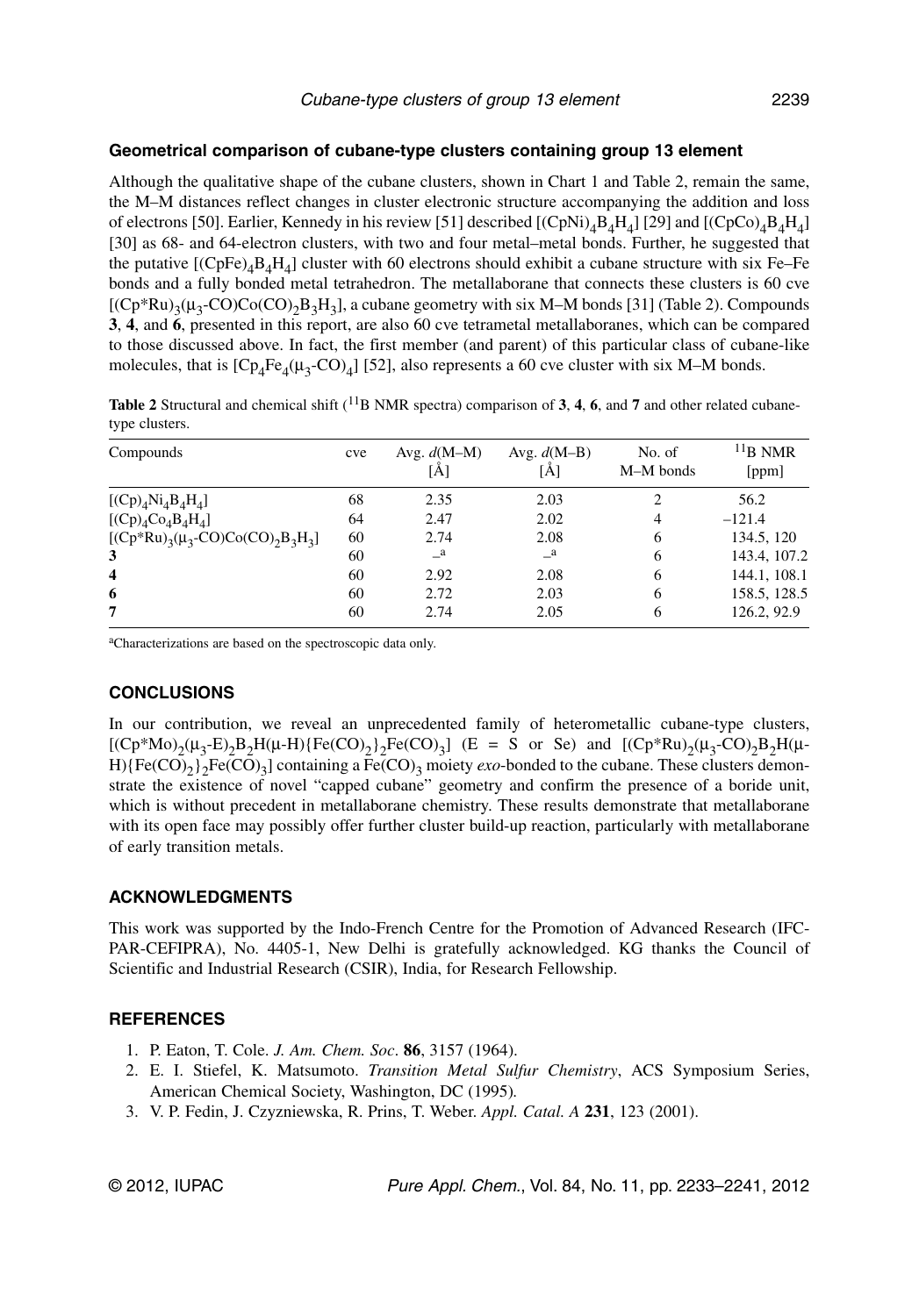- 4. T. Weber, R. Prins, R. A. van Santen (Eds.). *Transition Metal Sulfides: Chemistry and Catalysis*, Kluwer, Dordrecht (1998).
- 5. Q.-F. Zhang, Y.-N. Xiong, T.-S. Lai, W. Ji, X.-Q. Xin. *J. Phys. Chem. B* **104**, 3446 (2000).
- 6. M. Feliz, J. M. Garriga, R. Llusar, S. Uriel, M. G. Humphrey, N. T. Lucas, M. Samoc, B. Luther-Davies. *Inorg. Chem.* **40**, 6132 (2001).
- 7. S.-B. Yu, A. B. Watson. *Chem. Rev.* **99**, 2353 (1999).
- 8. S.-B. Yu, M. Droege, B. Segal, S.-H. Kim, T. Sanderson, A. D. Watson. *Inorg. Chem.* **39**, 1325 (2000).
- 9. T. Amemiya, S. Kuwata, M. Hidai. *Chem. Commun.* 711 (1999).
- 10. G. L. Simon, L. F. Dahl. *J. Am. Chem. Soc.* **95**, 2164 (1973).
- 11. H. Akashi, K. Isobe, T. Shibahara. *Inorg. Chem.* **44**, 3494 (2005).
- 12. D. A. Dobbs, R. G. Bergman. *J. Am. Chem. Soc.* **114**, 6908 (1992).
- 13. J. Darkwa, J. R. Lockemeyer, P. D. W. Boyd, T. B. Rauchfuss, A. L. Rheingold. *J. Am. Chem. Soc.* **110**, 141 (1988).
- 14. J. A. Kovacs, R. H. Holm. *Inorg. Chem.* **26**, 711 (1987).
- 15. R. Llusar, S. Uriel. *Eur. J. Inorg. Chem.* 1271 (2003).
- 16. J. B. Howard, D. C. Rees. *Chem. Rev.* **96**, 2965 (1996).
- 17. B. E. Smith. *Adv. Inorg. Chem.* **47**, 160 (1999).
- 18. S. M. Mayer, D. M. Lawson, C. A. Gormal, S. M. Roe, B. E. Smith. *J. Mol. Biol.* **292**, 871 (1999).
- 19. (a) R. Hernandez-Molina, A. G. Sykes. *Coord. Chem. Rev.* **187**, 291 (1999); (b) R. H. Holm, E. D. Simhon. *Molybdenum Enzymes*, T. G. Spiro (Ed.), Wiley-Interscience, New York (1985); (c) Y.-P. Zhang, J. K. Bashkin, R. H. Holm. *Inorg. Chem.* **26**, 694 (1987).
- 20. (a) R. H. Holm. *Adv. Inorg. Chem.* **38**, 1 (1992); (b) J. M. Berg, R. H. Holm. In *Iron-Sulfur Proteins*, T. G. Spiro (Ed.), Wiley-Interscience, New York (1982).
- 21. T. Shibahara. *Coord. Chem. Rev.* **123**, 73 (1992).
- 22. T. Saito. *Adv. Inorg. Chem.* **44**, 45 (1996).
- 23. R. Hernandez-Molina, A. G. Sykes. *J. Chem. Soc., Dalton Trans.* 3137 (1999).
- 24. R. Hernandez-Molina, M. N. Sokolov, A. G. Sykes. *Acc. Chem. Res.* **34**, 223 (2001).
- 25. M. Hidai, S. Kuwata, Y. Mizobe. *Acc. Chem. Res.* **33**, 46 (2000).
- 26. R. N. Grimes. *Acc. Chem. Res.* **11**, 420 (1978).
- 27. K. Wade. *J. Chem. Soc., Chem. Commun.* 792 (1971).
- 28. (a) K. Wade. *Adv. Inorg. Chem. Radiochem.* **18**, 1 (1976); (b) R. W. Rudolph. *Acc. Chem. Res.* **9**, 446 (1976); (c) D. M. P. Mingos. *Nature (London), Phys. Sci.* **236**, 99 (1972); (d) R. N. Grimes. *Ann. N.Y. Acad. Sci.* **239**, 180 (1974); (e) R. B. King, D. H. Rouvray. *J. Am. Chem. Soc.* **99**, 7834 (1977); (f) J. Evans. *J. Chem. Soc., Dalton Trans.* 18 (1978).
- 29. J. R. Bowser, A. Bonny, J. R. Pipal, R. N. Grimes. *J. Am. Chem. Soc.* **101**, 6229 (1979).
- 30. J. R. Pipal, R. N. Grimes. *Inorg. Chem.* **18**, 257 (1979).
- 31. X. Lei, M. Shang, T. P. Fehlner. *Organometallics* **19**, 4429 (2000).
- 32. (a) S. K. Bose, K. Geetharani, B. Varghese, S. M. Mobin, S. Ghosh. *Chem.—Eur. J.* **14**, 9058 (2008); (b) S. K. Bose, K. Geetharani, V. Ramkumar, S. M. Mobin, S. Ghosh. *Chem.—Eur. J.* **15**, 13483 (2009); (c) K. Geetharani, S. K. Bose, B. Varghese, S. Ghosh. *Chem.—Eur. J.* **16**, 11357 (2010); (d) S. K. Bose, S. Ghosh. *Organometallics* **30**, 4788 (2011).
- 33. R. S. Dhayal, K. K. V. Chakrahari, B. Varghese, S. M. Mobin, S. Ghosh. *Inorg. Chem.* **49**, 7741 (2010).
- 34. S. Sahoo, S. M. Mobin, S. Ghosh. *J. Organomet. Chem.* **695**, 945 (2010).
- 35. K. Geetharani, S. K. Bose, S. Sahoo, S. Ghosh. *Angew. Chem., Int. Ed.* **50**, 3908 (2011).
- 36. K. Geetharani, S. K. Bose, S. Sahoo, B. Varghese, S. M. Mobin, S. Ghosh. *Inorg. Chem.* **50**, 5824 (2011).
- 37. S. K. Bose, K. Geetharani, B. Varghese, S. Ghosh. *Inorg. Chem.* **50**, 2445 (2011).
- 38. S. Ghosh, T. P. Fehlner, B. C. Noll. *Chem. Commun.* 3080 (2005).